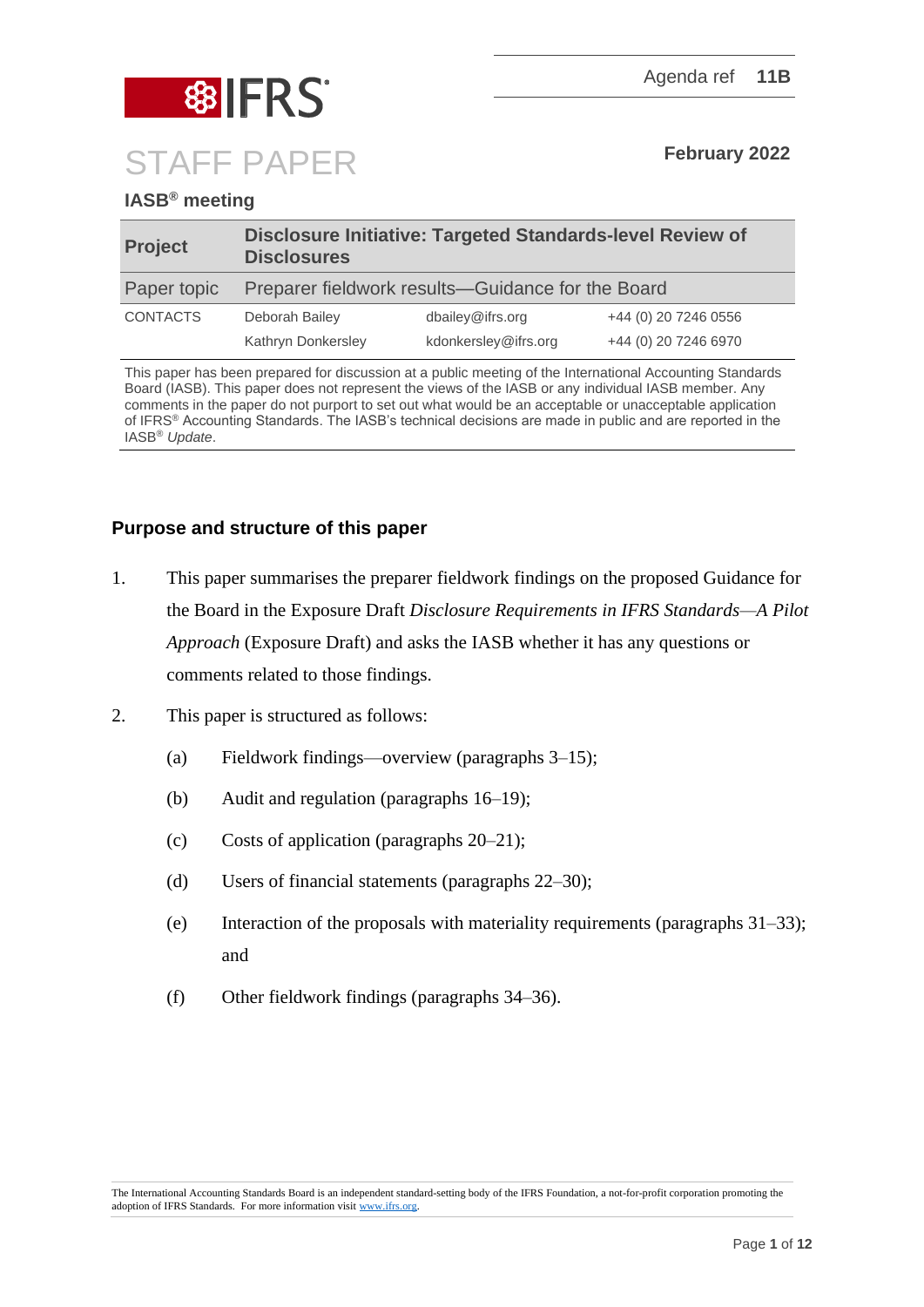#### **Fieldwork findings—overview**

- <span id="page-1-0"></span>3. Most participants supported the proposals for the Board to work closely with users of financial statements (users) and develop overall and specific disclosure objectives. Participants generally understood the proposed objectives. They said the objectives were helpful because they enabled entities to understand what information users want and why they want it—thereby helping them to perform better judgement about which information is material.
- 4. However, in light of the fieldwork, participants expressed a range of views on whether disclosure of the proposed items of information should be mandatory. Some participants agreed that, in most cases, disclosure of the proposed items of information should not be mandatory, some disagreed (see paragraphs [11–](#page-3-0)[15](#page-5-0) for alternative approaches suggested by some of these participants), and the remaining participants did not provide a conclusive view either way.

#### *Participants that supported the proposed approach*

- 5. Some participants welcomed the move away from prescriptive requirements to disclose particular items of information. This included many participants from the UK and both participants from South Africa. These participants thought the approach encouraged the use of judgement, enabled them to provide information that is relevant and entity-specific and, ultimately, resulted in more useful disclosures for users. For example, they described the approach as 'a positive step forward and an improvement' and said they 'appreciate the flexibility and think it enables us to tailor the disclosures to better address the needs of users'. One small company participant said they benefitted from 'not having to spend hours making sure that we are aligned with every single point'.
- 6. Of the participants providing this feedback:
	- (a) Some had reconsidered their disclosure note in its entirety—starting with a blank page and considering how to most effectively meet the user needs described in the proposed disclosure objectives. Some of these participants had significantly restructured and/or changed the content of their note.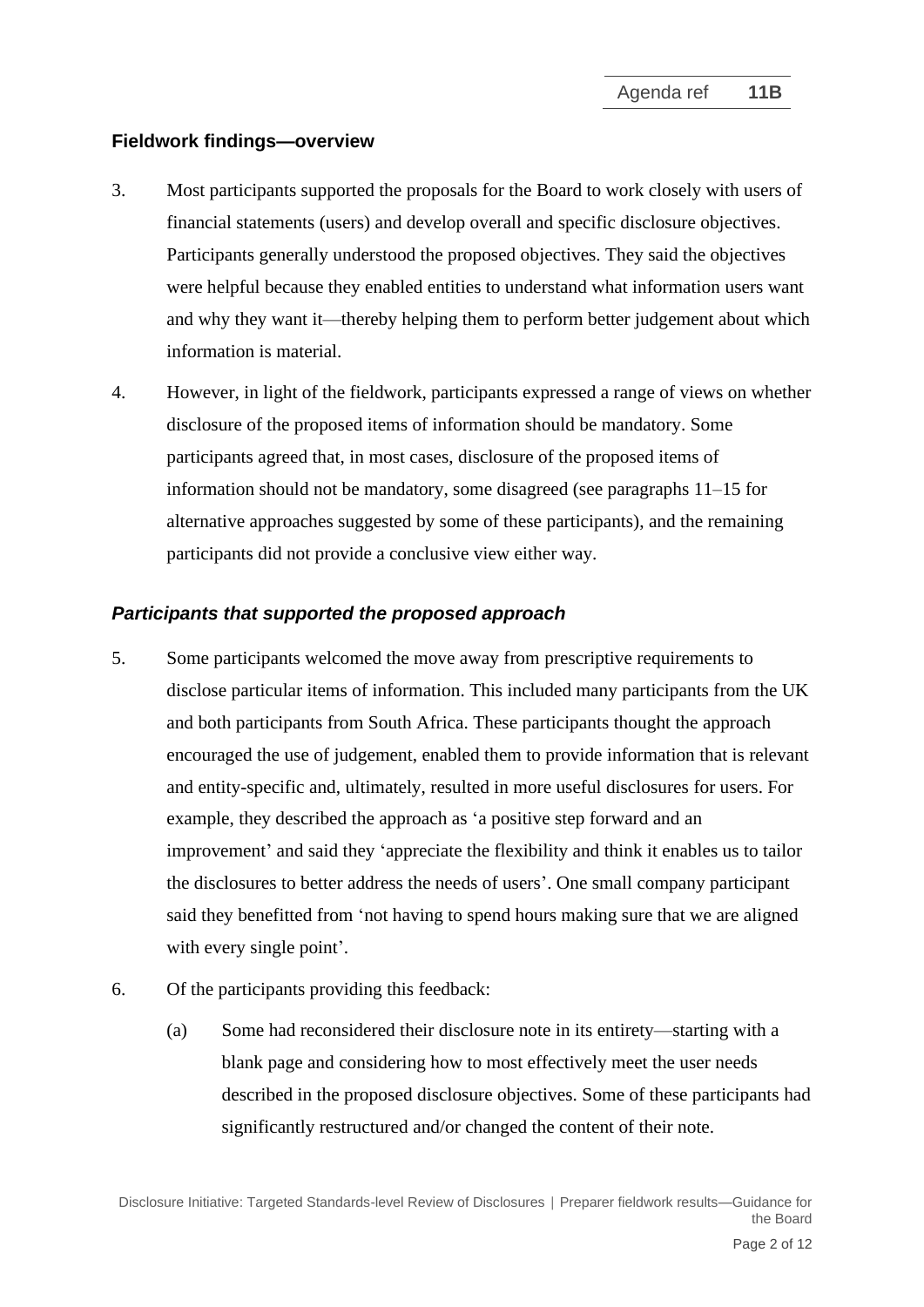- (b) Some had used the proposed disclosure objectives to 'sense check' their existing disclosures and consider whether any changes were needed. Some of these participants did not make significant changes to their disclosures. However, they nevertheless supported the approach because it gave them confidence that they were disclosing the right things and that the information would be useful to users.
- 7. A few of the participants who had identified improvements to their disclosures during the fieldwork said they intended to implement those improvements immediately they would not wait for the project to be finalised. These participants were mostly in Europe, including several in the UK.
- 8. However, a few participants who agreed with the proposed approach said that:
	- (a) their support was contingent on the IASB including an explicit explanation, in each Standard, that the proposed items of information should not be applied like a checklist. Participants said that without such an explanation, auditors and regulators may prevent them from applying the proposed approach in the manner intended by the IASB.
	- (b) all stakeholders, including auditors, regulators, investors, and preparers, would need to agree to apply disclosure requirements in the manner intended. Participants agreed with the statement in the Basis for Conclusions on the Exposure Draft that all stakeholders would need to play their part if the proposed approach is to be successful.

## *Participants that did not support the proposed approach*

9. Some participants did not support the proposed approach and would prefer the IASB to continue requiring entities to disclose particular items of information. This included most participants from Germany and some from the rest of Europe. The most prevalent concern expressed by these participants was that auditors and regulators would apply the items of information—including those described as 'nonmandatory'—like a checklist (see paragraphs [16](#page-5-1)[–19\)](#page-6-0). These participants said they would need to disclose every item of information named in the proposals or justify why they had not done so. Consequently, they thought the proposed approach would: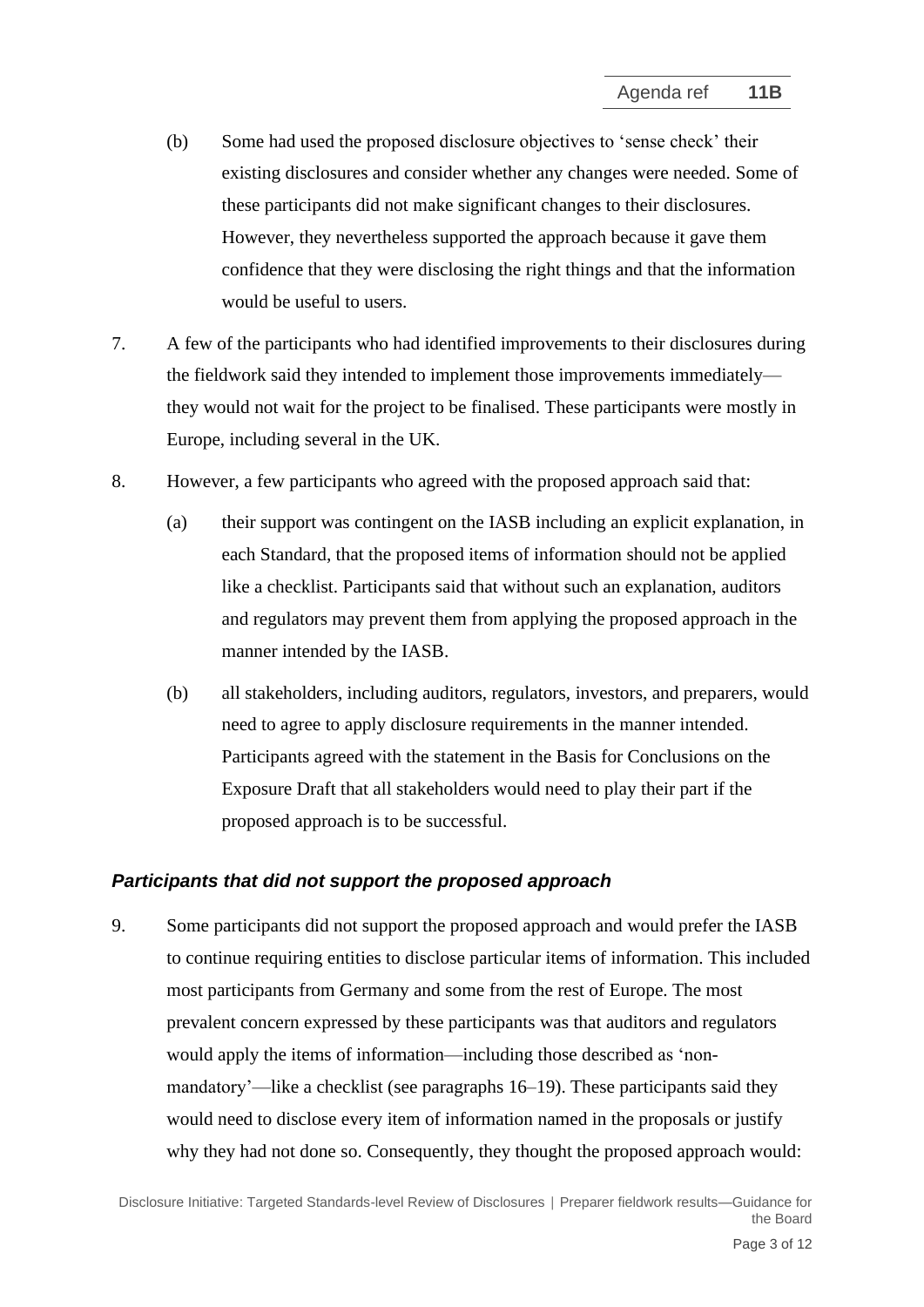- (a) not lead to the change in behaviour envisaged by the IASB;
- (b) increase costs; and
- (c) fail to address the disclosure problem.
- 10. Participants that did not support the proposed approach also expressed concerns about:
	- (a) how to achieve compliance with objectives-based disclosure requirements. These participants were concerned that unless their disclosures met all needs of all users of financial statements, they could be accused of a failure to comply with objectives-based disclosure requirements. They said there are many different users and many different user needs, and it is the IASB's job to turn those needs into disclosure requirements;
	- (b) costs of applying the proposed approach (paragraphs [20](#page-6-1)[–21\)](#page-7-0);
	- (c) users of financial statements, including:
		- (i) whether the proposed approach would provide more useful information to users—including concerns about comparability between entities (paragraphs [22](#page-8-0)[–25\)](#page-9-0);
		- (ii) interactions between preparers and users (paragraphs [26–](#page-9-1)[27\)](#page-10-2); and
		- (iii) whether user information needs are adequately reflected in the proposals (paragraphs [28–](#page-10-3)[30\)](#page-10-0); and
	- (d) whether the project objectives could be achieved in a less disruptive way, for example, by strengthening the current materiality requirements (paragraphs [31–](#page-10-4)[33\)](#page-11-0).

## *Alternative suggestions*

<span id="page-3-0"></span>11. Some participants suggested that the IASB should include a minimum list of required items of information to satisfy each specific disclosure objective. Many of these participants said that such a list should contain less disclosure items than are currently required by IFRS Accounting Standards but more items than included as mandatory requirements in the proposals. We asked these participants how the IASB should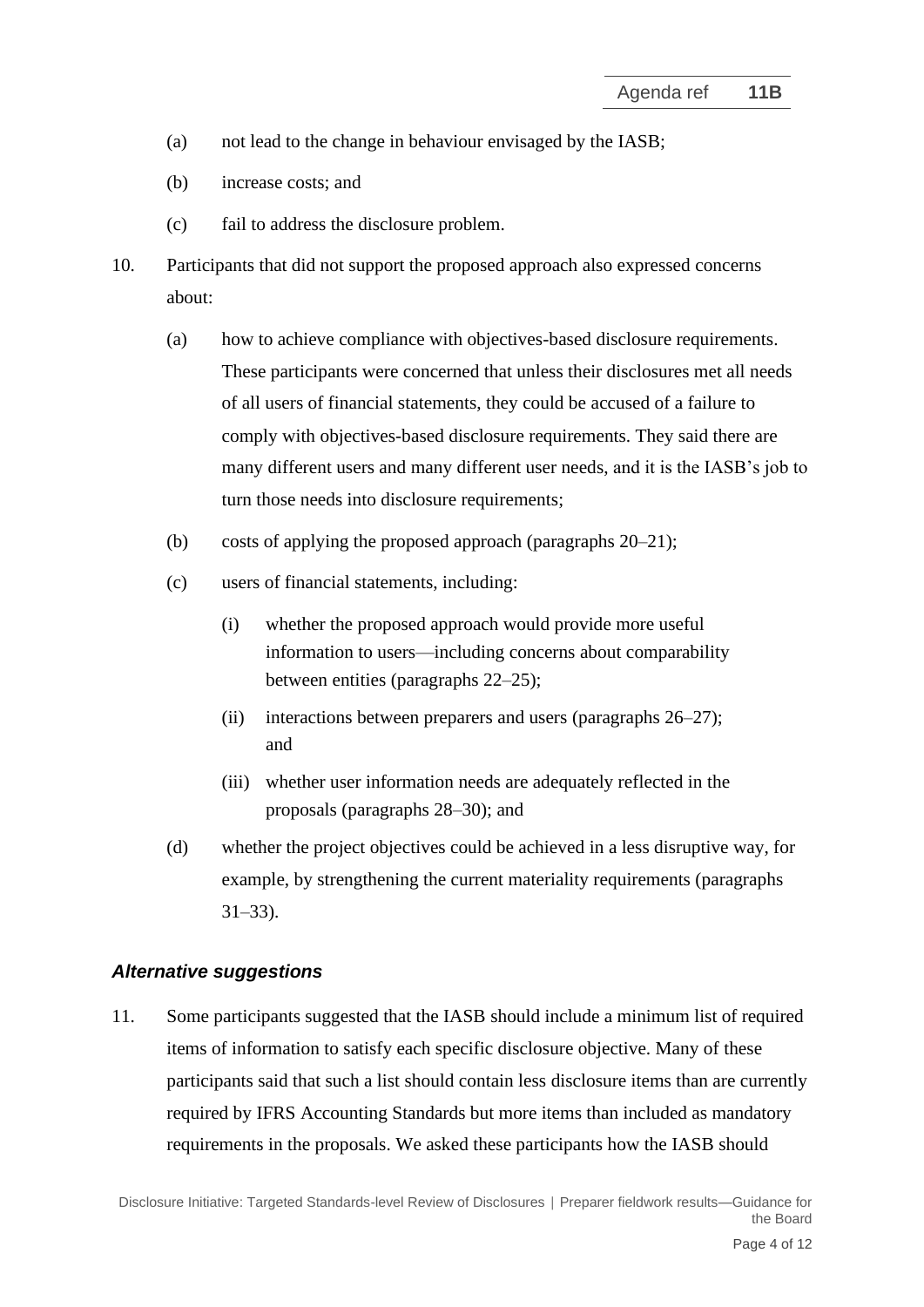define such a list—what criteria would justify an item being mandatory? Participants generally did not give a specific answer to this question, although some said their proposed minimum list could be supplemented by a secondary list of encouraged disclosures or additional disclosures to be provided only in particular circumstances. A few said that a minimum list of required items should be provided for simple circumstances, with entities expected to apply judgement to determine what to disclose in more complex scenarios. Participants said that one of these hybrid approaches would:

- (a) ensure comparability between entities while allowing for more entity-specific information to be disclosed, if material to users; and
- (b) reduce the significant application challenges for preparers arising from the increased need to exercise judgement.
- 12. Conversely, a few participants suggested reducing the number of items of information or removing them altogether—i.e., relying only on the disclosure objectives. This would avoid stakeholders applying these items like a checklist.
- 13. Some participants suggested that the IASB supplement the proposed approach by including application guidance in each IFRS Standard to reinforce the message that judgement is required, or that further information might be required to satisfy the disclosure objectives. Similarly, a few participants encouraged the IASB to emphasise in each individual IFRS Standard the requirement to apply materiality when deciding what to disclose.<sup>1</sup>
- 14. A few participants thought the intended benefits of the proposals could be achieved in a less disruptive way—for example, by the IASB:
	- (a) developing educational materials to explain the thinking in the Exposure Draft and emphasise the need to apply materiality to disclosures; or
	- (b) strengthening the current materiality requirements (see also paragraphs [31–](#page-10-4) [33\)](#page-11-0).

<sup>1</sup> Paragraph 31 of IAS 1 *Presentation of Financial Statements* requires an entity to consider whether to provide additional disclosures when compliance with the specific requirements in an IFRS is insufficient to enable user understanding. This paragraph also specifies that an entity need not provide a specific disclosure required by an IFRS if the information resulting from that disclosure is not material.

Disclosure Initiative: Targeted Standards-level Review of Disclosures **│** Preparer fieldwork results—Guidance for the Board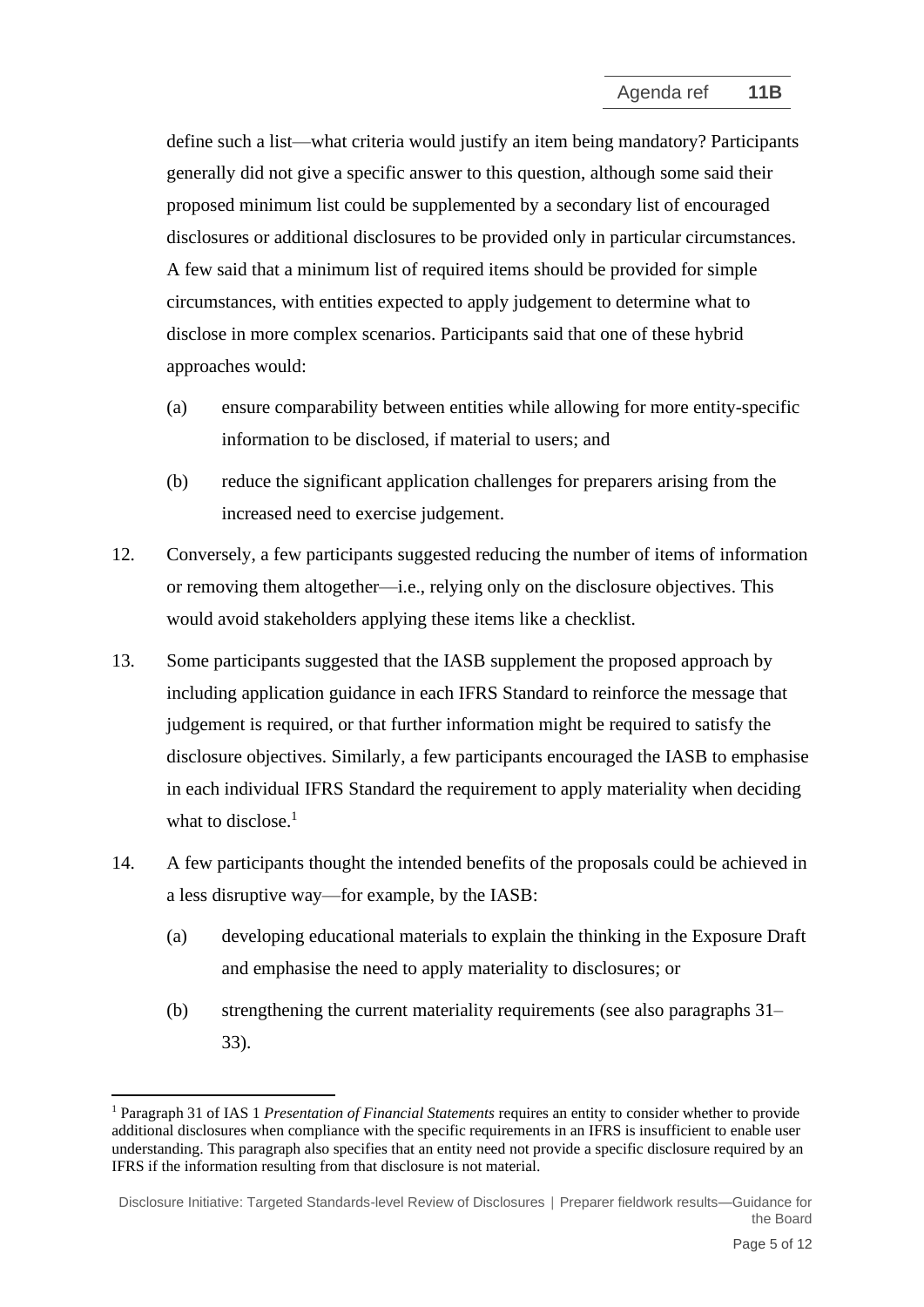<span id="page-5-0"></span>15. One participant said the IASB should use the proposed objectives to develop a 'better checklist' (an improved list of required disclosures that better addresses the needs of users than the current requirements).

#### **Audit and regulation**

- <span id="page-5-1"></span>16. As described in paragraph 9, many participants were concerned that auditors and regulators would apply the items of information—including those described as 'nonmandatory'—like a checklist, challenging preparers if an item of information is missing. Conversely, a few participants thought the proposals would force auditors and regulators away from a checklist approach and that this would be a good thing. This is because it would enable preparers to focus on preparing more meaningful disclosures for users rather than justifying the absence of immaterial items of information included in mandatory lists.
- 17. Some participants thought the proposed approach would result in greater auditor and regulator challenge of preparers' disclosure approaches and the judgements applied. Participants thought this would result in additional dialogue with auditors and regulators about how they meet the disclosure objectives—for example, participants expect to be challenged about which items of information are required to fulfil the overall and specific disclosure objectives in their circumstances, and why items of information are omitted. These participants also expected to have to spend time preparing additional audit documentation. Some of these participants thought the additional dialogue and documentation would not be useful and would add to the cost of preparing financial statements. Conversely, a few other participants thought that the additional dialogue and documentation would be beneficial and result in more useful disclosures.
- 18. A few participants, primarily banks and other financial institutions, said they are subject to strict regulatory financial reporting requirements in their jurisdictions, and that often they are required to fill out a template containing minimum prescribed disclosures. These participants thought regulators in such heavily regulated industries would be unable to change their approach to an objectives-based one. A few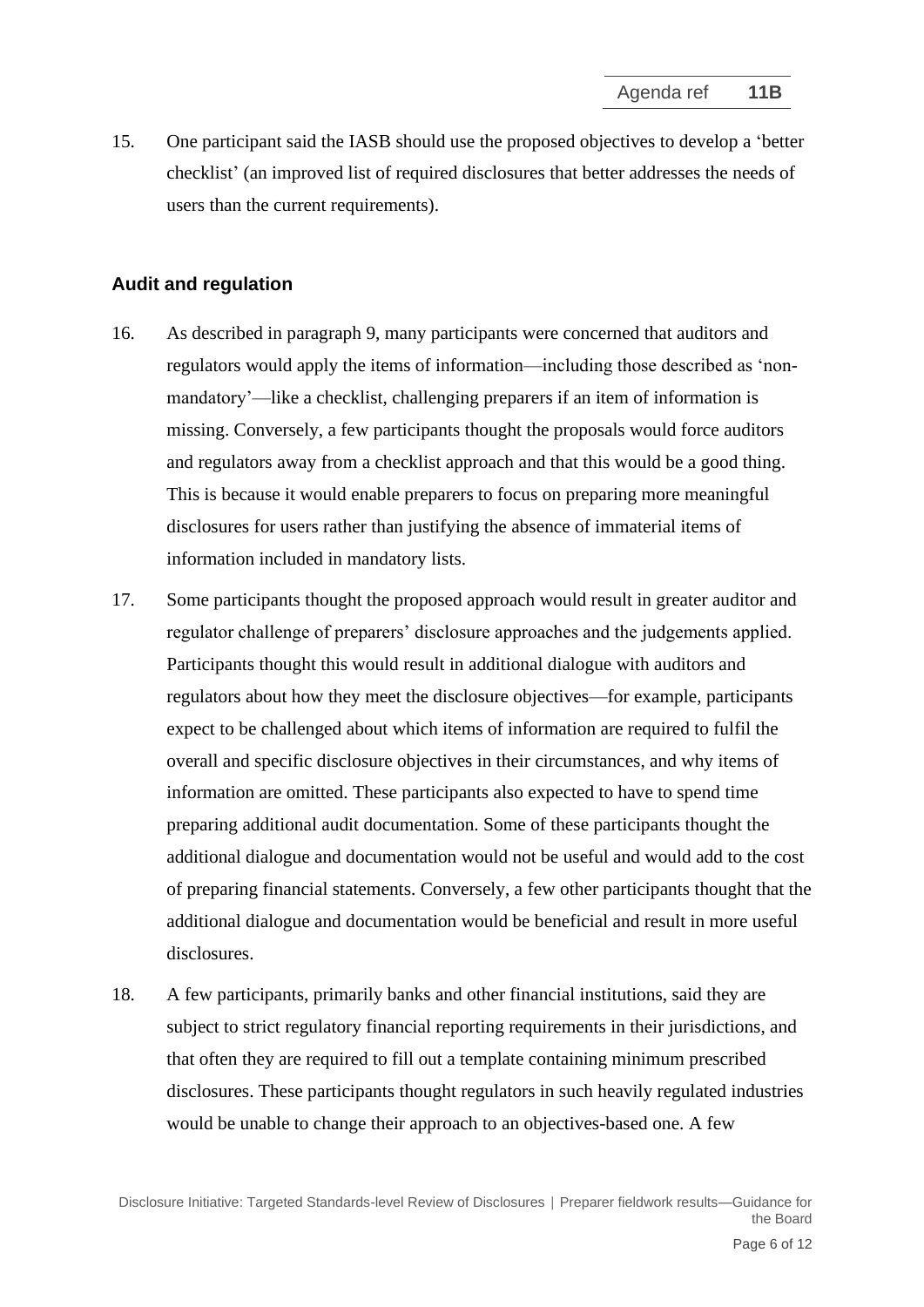participants also cited recent accounting scandals as a reason they thought auditors and regulators would be unwilling to change their approach.

- <span id="page-6-0"></span>19. A few fieldwork participants were able to involve their auditors in the fieldwork. These preparers provided mixed feedback, for example:
	- (a) a few said they did not identify any additional audit challenges. For some this was because they did not make any significant changes to their disclosures. For others it was because they already apply materiality judgements when preparing their disclosures and justify those judgements to their auditors these participants observed that, applying IAS 1, such judgements are already required and, thus, the need to discuss those judgements with auditors is not new.
	- (b) a few identified aspects of the proposals for the two test cases where they had a different opinion to their auditor on whether a disclosure objective had been satisfied. These participants expected additional audit time and costs to resolve such differences. For example, see Agenda Paper 11D paragraph 61(b).
	- (c) a few said their auditors were reluctant to move towards an objectives-based approach and would prefer a prescriptive list of disclosure requirements to assess compliance with.

## **Costs of application**

- <span id="page-6-1"></span>20. Fieldwork participants provided mixed views about the likely costs of implementing the proposed approach:
	- (a) some participants did not anticipate significant incremental costs because:
		- (i) they already apply materiality when preparing their disclosures;
		- (ii) they already capture all data necessary to apply the proposals for the two test Standards;
		- (iii) they did not make any material changes to their disclosures applying the proposals for the two test Standards; and/or
		- (iv) they would save time due to not having to work their way through a checklist.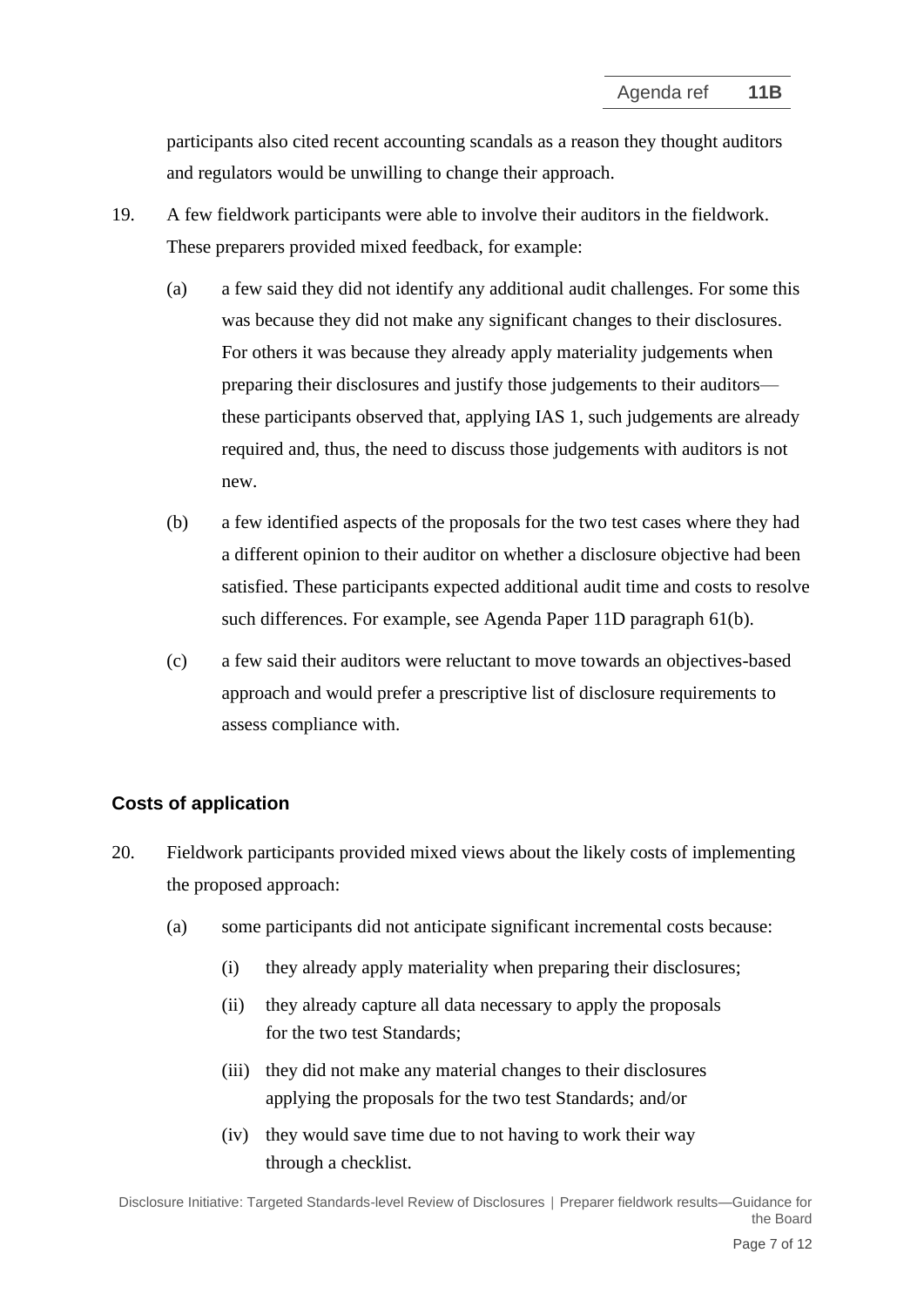- (b) many participants anticipated initial costs in the first year of application that would reduce once the new approach became familiar. These costs included:
	- (i) coordination among various departments and management experts to apply the judgement required by the proposals;
	- (ii) updating reporting systems such as templates and IT tools used to gather information from subsidiaries;
	- (iii) updating internal control frameworks; and
	- (iv) updating digital tagging and reporting tools.
- (c) some participants anticipated both initial and ongoing costs relating to:
	- (i) gathering information to facilitate the application of judgement. Participants said they would need to gather all possible disclosure information from subsidiary entities before being able to apply judgement and determine which information is material and therefore required to satisfy disclosure objectives. Many large group entity participants—particularly banks—said this would be a very significant cost (specific examples for fair value measurement information are included in Agenda Paper 11C);
	- (ii) additional dialogue with, and documentation for, auditors and regulators (see paragraphs [16](#page-5-1)[–19\)](#page-6-0).
	- (iii) increased resources to review disclosures at each period end, including time spent documenting how disclosures meet the overall and specific objectives; and
	- (iv) additional discussions about disclosure with those charged with governance.
- <span id="page-7-0"></span>21. A few participants said the benefits of the Guidance would not outweigh the costs, particularly if the entity is already applying materiality judgements to their disclosures.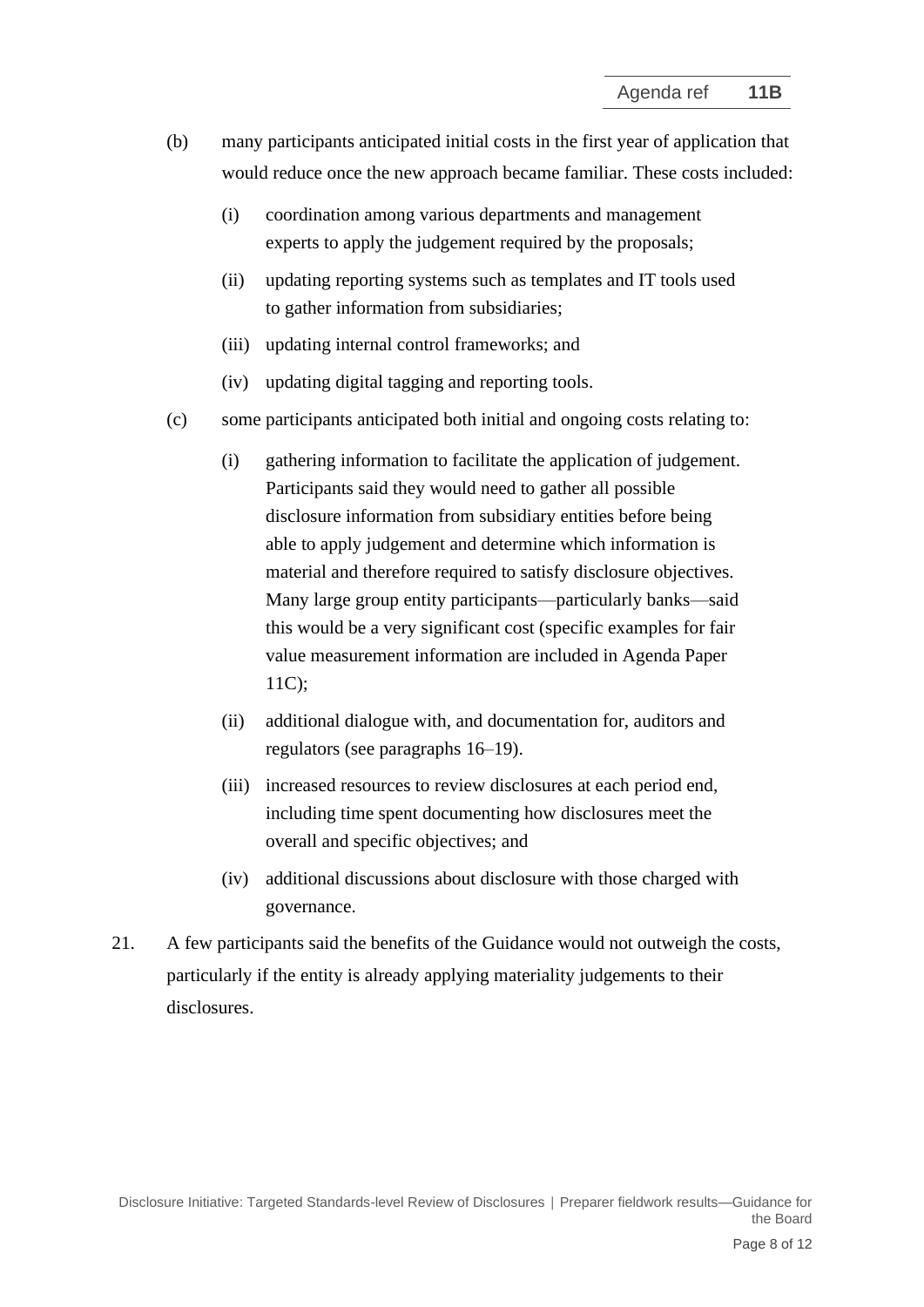## **Users of financial statements**

#### *Usefulness of disclosed information*

- <span id="page-8-0"></span>22. Some participants said the proposed approach would result in more useful information for users, because:
	- (a) the overall and specific disclosure objectives provide preparers with a helpful basis for disclosing the information that users require. These objectives enable participants to understand user needs and focus their efforts on identifying relevant information. The items of information provide a helpful guideline on how to satisfy the overall and specific disclosure objectives.
	- (b) the move away from requirements to disclose particular items of information would help preparers to avoid disclosing irrelevant information and make disclosures more understandable to users.
- 23. However, some participants said they would make few changes to their disclosures applying the proposals and, consequently, questioned whether the costs of implementing the proposals would be justified by the benefits to users. Participants who made few changes to their disclosures generally did so for one of three reasons:
	- (a) they already make good materiality judgements and thought their existing disclosures largely met the proposed objectives;
	- (b) concerns about audit and regulation (see paragraphs [16](#page-5-1)[–19\)](#page-6-0)—these participants thought they needed to disclose all items of information named in the proposals, or were reluctant to remove or change their existing disclosures; or
	- (c) they approached the fieldwork by mapping existing disclosures to the proposed objectives and considering any gaps. Many of these participants said their fieldwork outcomes might have been different if they did not have an existing note to start from.
- 24. Almost all banks and financial institutions and a few participants from other industries said the proposed approach is likely to lead to a lack of comparability between companies. This was primarily due to the possibility of different companies making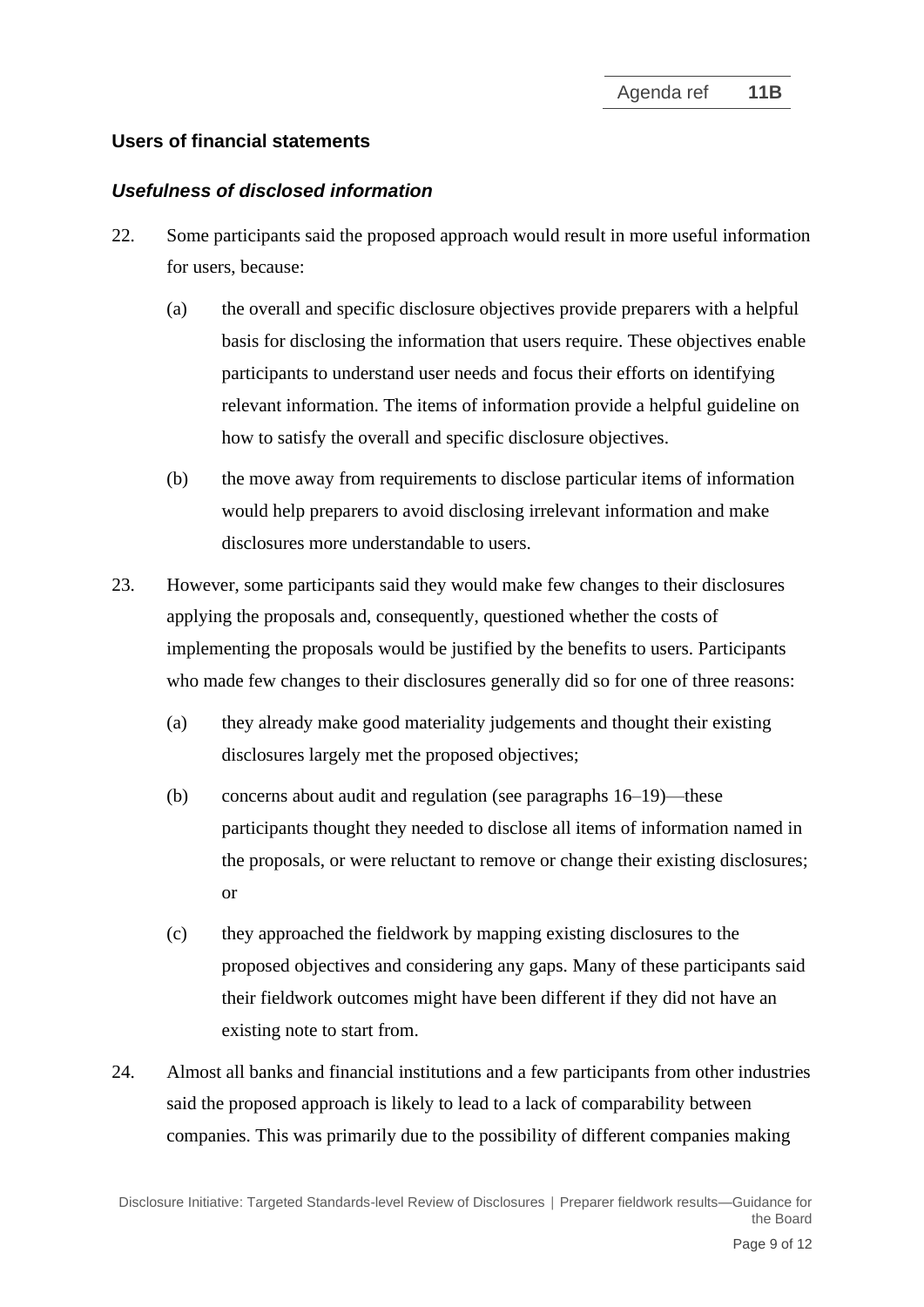different judgements about how best to satisfy each disclosure objective. However, participants also said that:

- (a) some preparers would use the proposed approach as an opportunity to disclose as little as possible—for example, if they do not wish to be transparent or disclose commercially sensitive information; and
- (b) other preparers will apply the 'non-mandatory' items of information like a checklist and disclose as much as possible.
- <span id="page-9-0"></span>25. These participants were concerned about the lack of comparability because:
	- (a) it would limit the useability of information reported digitally. A few participants thought that implementing the Guidance would counteract recent efforts made to standardise financial statement information (e.g., the Primary Financial Statements project) and encourage the use of digital reporting; and
	- (b) they think users will ask companies for additional information for their comparative analysis or explanations for the exclusion of information disclosed by others. This would increase costs for both preparers and users.

#### *Interactions between preparers and users*

- <span id="page-9-1"></span>26. Some participants interpreted the proposed approach as requiring them to talk to their own users and disclose whatever information those users identified as necessary.<sup>2</sup> Some participants observed that there is a wide range of users with different needs and that it would be impossible to satisfy them all. A few added that trying to do so would result in boilerplate disclosures to cater for all possible user needs. A few participants thought that as soon as one company in an industry discloses a particular item then users would expect all other companies to do the same. Participants thought this would increase the amount of irrelevant information they would have to disclose.
- 27. However, some participants anticipated little change to the extent of dialogue they have with their users. A few participants said they already have extensive dialogue

<sup>2</sup> Paragraphs DG6 and DG8 of the Guidance for the Board proposes that the IASB will describe—in IFRS Accounting Standards—the overall and specific information needs of users of financial statements and require an entity to disclose information that meets *the described needs*. In addition, the *Conceptual Framework for Financial Reporting* explains the objective of general purpose financial reporting and describes the kinds of information that is useful to users.

Disclosure Initiative: Targeted Standards-level Review of Disclosures **│** Preparer fieldwork results—Guidance for the Board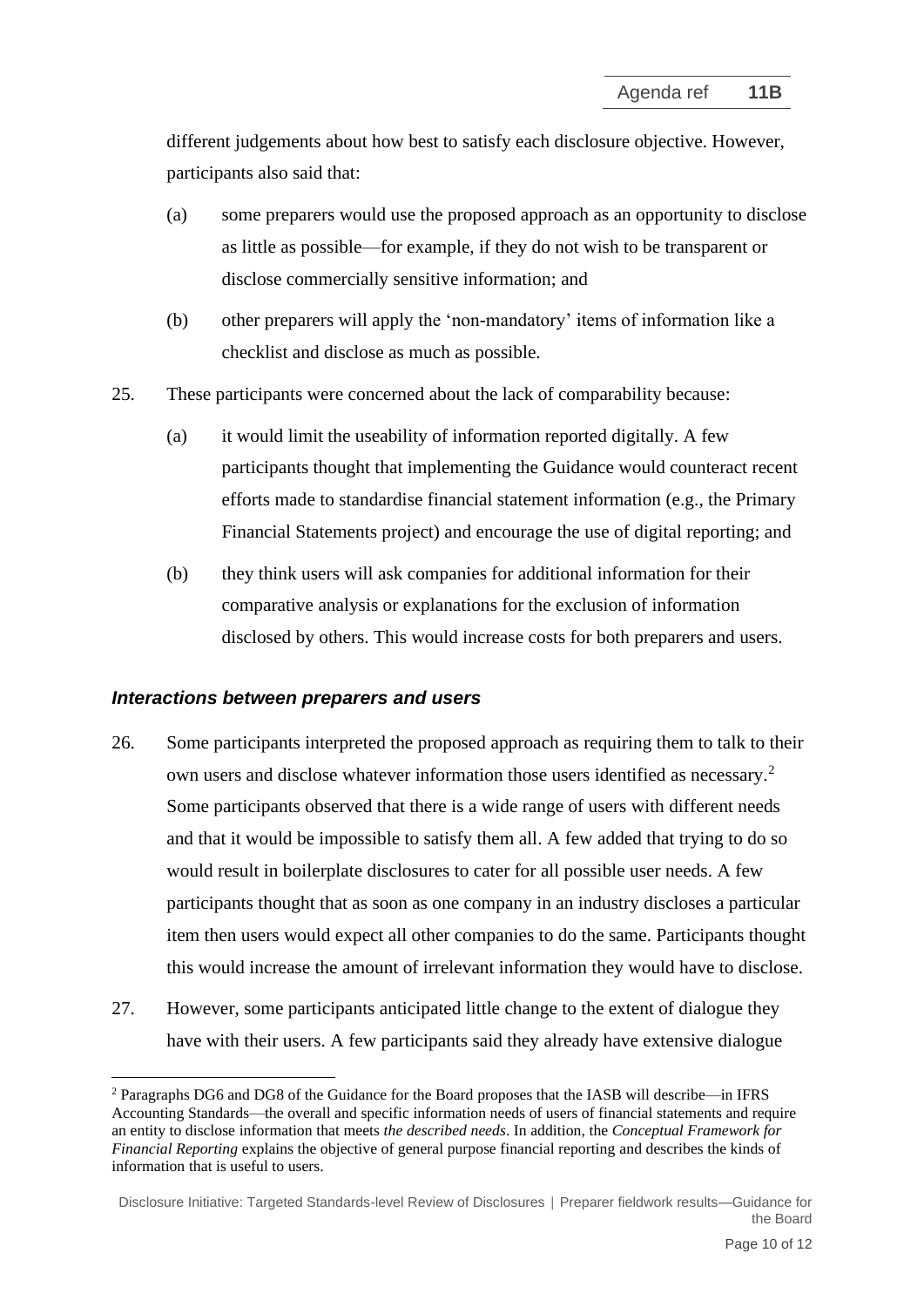<span id="page-10-2"></span>with their users, or they are already publishing information users are interested in elsewhere in their Annual Report.

#### *Whether user information needs are adequately reflected in the proposals*

- <span id="page-10-3"></span>28. Specific feedback about each proposed disclosure objective for the two test cases is described in Agenda Papers 11C and 11D.
- 29. A few participants said the proposed descriptions of what users might do with the information provided to meet each specific disclosure objective are too generic. They suggested that the IASB should provide more detailed explanations. A few smaller, unlisted company participants said that some of these explanations are not relevant to unlisted companies.
- <span id="page-10-0"></span>30. A few participants said the user needs described in the Exposure Draft are too focussed on investors and do not take sufficient account of other primary users, such as creditors.

## **Interaction of the proposals with materiality requirements**

- <span id="page-10-4"></span><span id="page-10-1"></span>31. Some participants raised questions about how the proposed approach interacts with the materiality requirements in paragraphs 29–31 of IAS 1. This included participants who said the proposed approach would have an insignificant effect on their disclosures because they already make good materiality judgements. Some thought the IASB should strengthen the current materiality requirements rather than requiring a whole new approach to disclosures. They said that:
	- (a) proper application of materiality would have the same effect as the proposed approach, without the additional costs and time; and
	- (b) the disclosure problem is caused by incorrect application of materiality rather than by the Standards. Consequently, these participants encouraged the IASB to reinforce materiality requirements rather than undertaking extensive standard-setting.
- 32. A few participants encouraged the IASB to include references to materiality throughout IFRS Accounting Standards rather than only as an overarching concept in